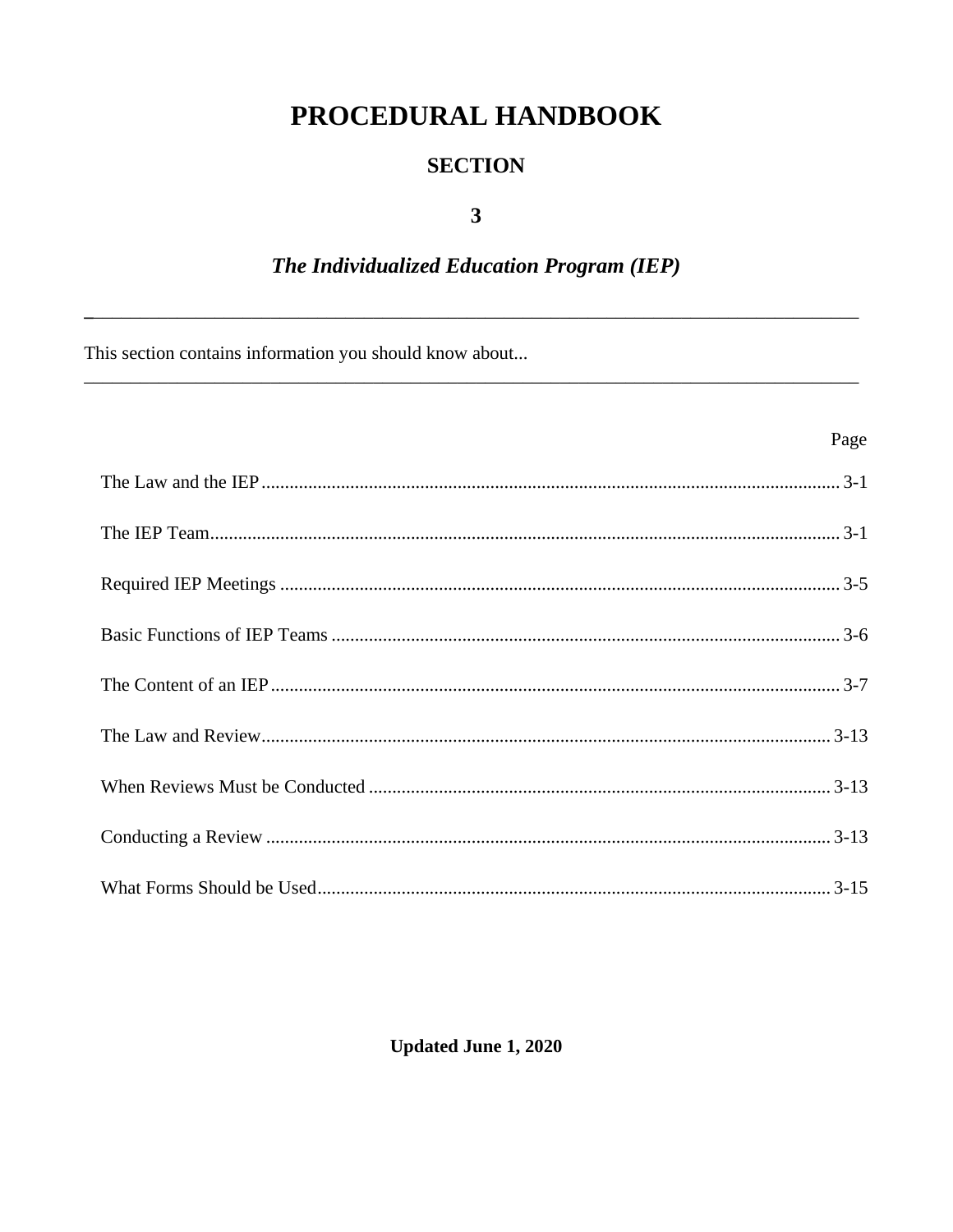## *THE LAW AND THE INDIVIDUALIZED EDUCATION PROGRAM (IEP)*

56340. Each district, special education local plan area, or county office shall initiate and conduct meetings for the purposes of developing, reviewing, and revising the individualized education program of each individual with exceptional needs.

### *THE IEP TEAM*

#### *IEP TEAM MEMBERS*

The IEP Team shall be composed of at least all of the following:

- 1. One or both of the pupil's parents, a representative *of* a parent, or both, *a guardian*, or surrogate parent, when appropriate. The parent or guardian shall have the right to present information to the IEP Team in person or through a representative and the right to participate in meetings, relating to eligibility for special education and related services, recommendations, and program planning.
- 2. Not less than one regular education teacher of the pupil, if the pupil is, or may be participating in the regular education environment. If more than one regular education teacher is providing instructional services to the individual with exceptional needs, one regular education teacher may be designated to represent the others.

The regular education teacher of an individual with exceptional needs shall, to the extent appropriate, participate in the development, review, and revision of the pupil's Individualized Education Plan *(*IEP), including assisting in determining appropriate positive behavioral interventions and supports and other strategies for the pupil, and the determination of supplementary aids and services, program modifications, and supports for school personnel that will be provided for the pupil.

- 3. Not less than one special education teacher of the pupil, or if appropriate, not less than one special education provider of the pupil.
- 4. An administrator or designee representing the district, special education local plan area, or county office who meets all of the following:
	- a. Is qualified to provide, or supervise the provision of, specially designed instruction to meet the unique needs of individuals with exceptional needs.
	- b. Is knowledgeable about the general curriculum.
	- c. Is knowledgeable about the availability of resources of the local education agency.

### **IMPORTANT**

Whomever the designee is, he or she must have the authority to commit school level resources or district resources.

The local education agency may designate another LEA IEP Team member to also serve as the administrative designee if that individual meets the qualification required of the administrative representative as described in item 4 on page 3-3.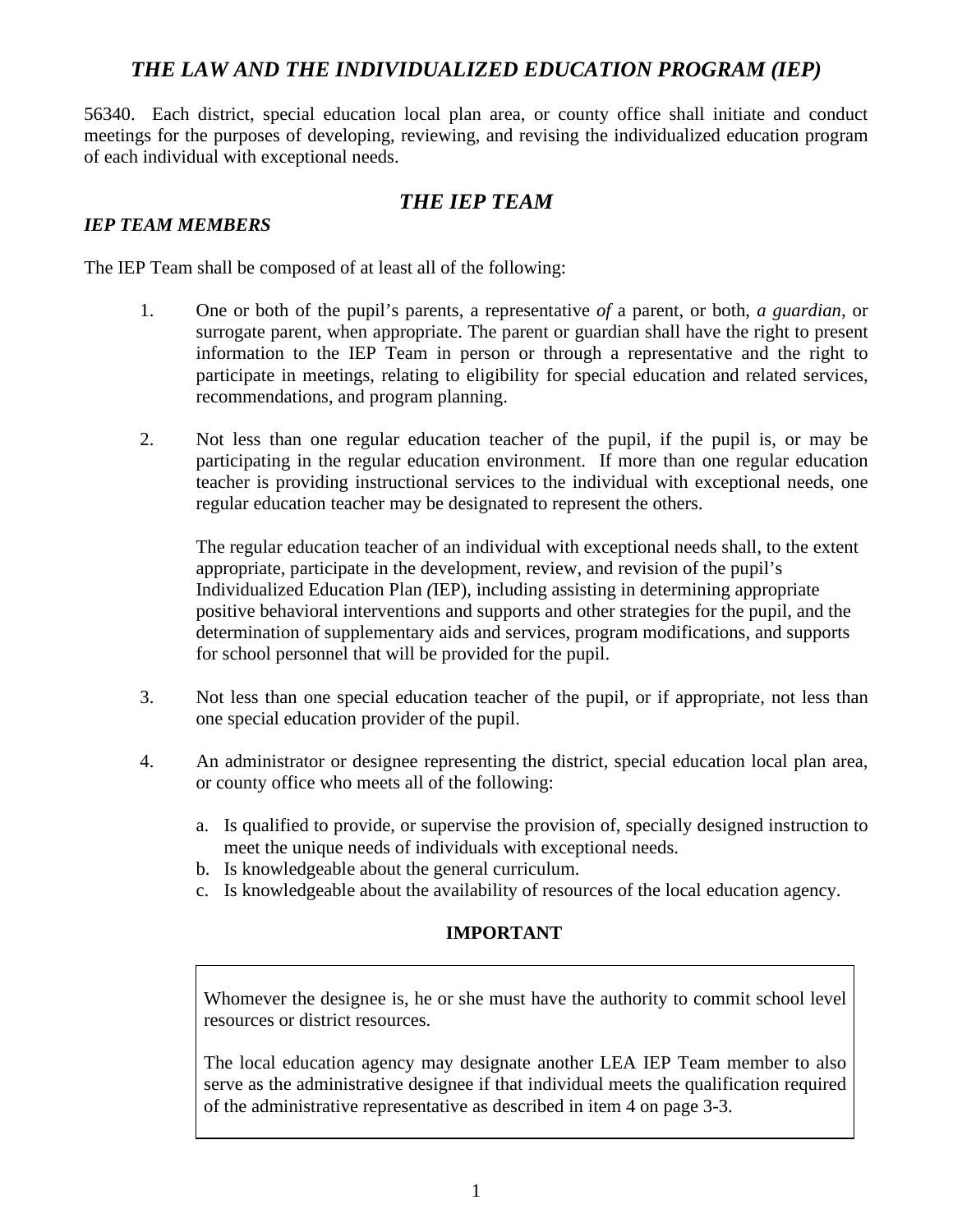- 5. An individual who can interpret the instructional implications of the assessment results. This individual may be a Team member described in items 2 to 6 of this section.
- 6. At the discretion of the parent, guardian or the district, SBCSELPA, or county office, other individuals who have knowledge or special expertise regarding the pupil. The determination of whether the individual has knowledge or special expertise regarding the pupil shall be made by the party who invites the individual to be a member of the IEP Team.
- 7. Whenever appropriate, the individual with exceptional needs.

Beginning with the IEP meeting to be in effect when a student reaches the age of 16, or younger if determined appropriate by the IEP Team, the student shall be invited to attend the IEP meeting.

As part of the participation of an individual with exceptional needs in the development of an IEP, the individual with exceptional needs shall be allowed to provide confidential input to any representative of his or her IEP Team.

### *ADDITIONAL IEP TEAM MEMBERS*

When appropriate, an IEP Team may also include:

- 1. For a pupil suspected of having a specific learning disability, at least one member of the IEP team shall be qualified to conduct individual diagnostic examinations of children, such as a school psychologist, speech-language pathologist, or remedial reading teacher. At least one team member other than the pupil's regular teacher shall observe the pupil's academic performance in the regular classroom setting. In the case of a child who is less than school age or out of school, a team member shall observe the child in an environment appropriate for a child of that age.
- 2. If necessary, interpreters for parents whose primary language is other than English or who are deaf, in order to ensure that parents understand the proceedings of the IEP meeting.
- 3. In the case of transition services, the district, SBCSELPA, or county office shall invite an individual with exceptional needs to attend his or her individualized education program meeting if a purpose of the meeting will be the consideration of needed transition service for the individual.

If the individual with exceptional needs does not attend the IEP Team meeting, the district, SBCSELPA, or county office shall take steps to ensure that the individual's preferences and interests are considered.

4. The district, SBCSELPA or county office also shall invite any agency representative(s) that is/are likely to be responsible for providing or paying for transition services. If an agency invited to send a representative to a meeting does not do so, the local education agency shall take other steps to obtain participation of the other agency in the planning of any transition services.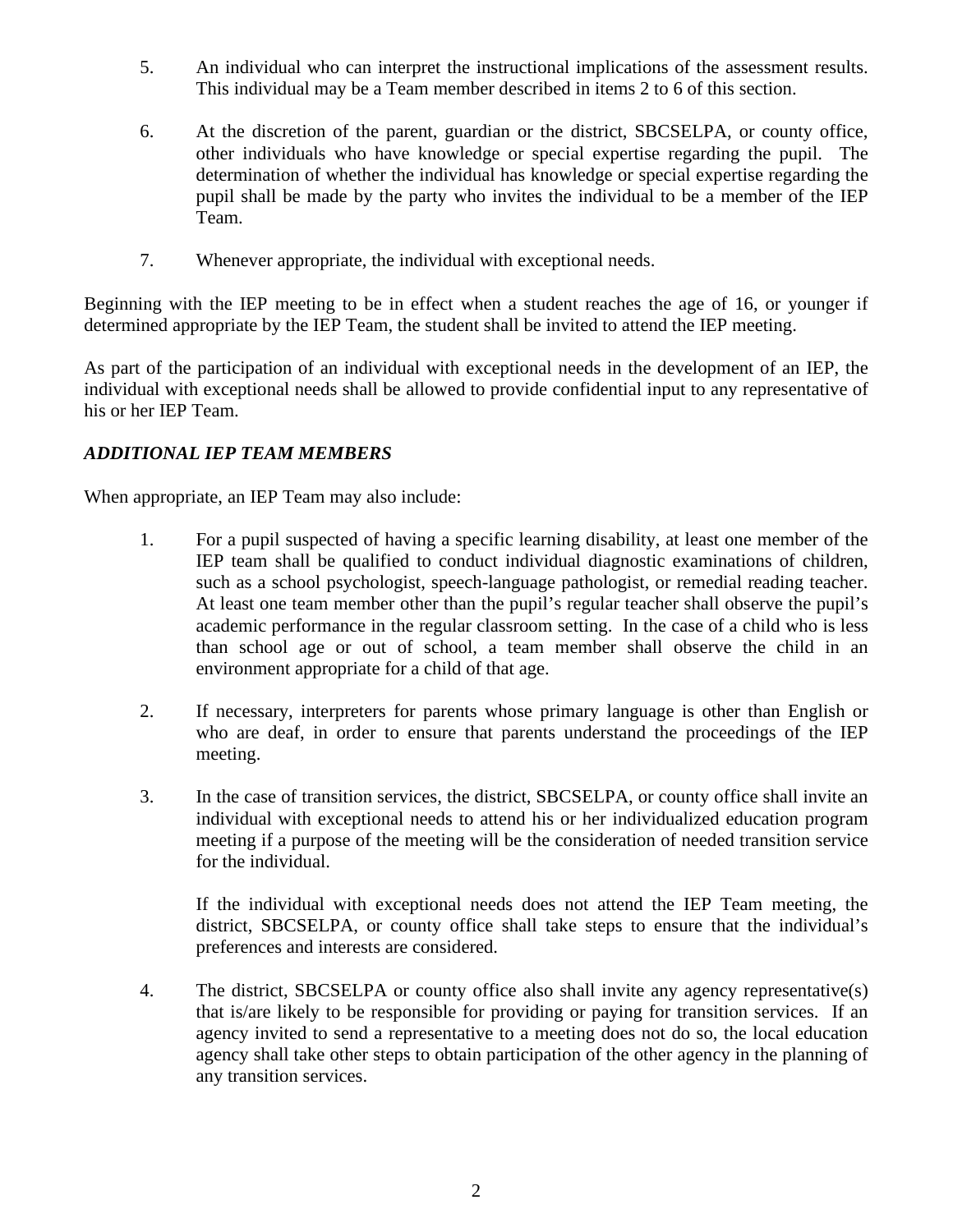- 5. For children who were served through the Early Intervention Infant Toddler Program operated by the County Education Office, an invitation to the initial IEP meeting for school age services shall, at the parent's request, be sent to the coordinator or other representative of the child's early intervention services program to assist with the smooth transition of services.
- 6. In the case of a pupil with exceptional needs who has been placed in a group home, the district, SBCSELPA or county education office shall also invite a representative of the group home to participate in the IEP meeting.

### *EXCUSAL OF MEMBERS FROM IEP MEETINGS*

An IEP Team member is not required to attend an IEP meeting, in whole or in part, if the parent and the LEA administrator representative agree that the member's attendance is not necessary because the member's area of curriculum or related services is not being modified or discussed at the meeting.

An IEP Team member may be excused from an IEP meeting, in whole or in part, when the meeting involves a modification to or discussion of the member's area of the curriculum or related services, if both of the following occur:

- 1) the parent and the LEA administrative representative consent to the excusal after conferring with the member; and
- 2) prior to the meeting, the member submits written input into the development of the IEP to the parent and the IEP Team.

#### **Procedures**

The parent must give written consent to excuse an IEP Team member from a meeting under both of the options described above.

The *IEP Team Member Excusal (NC7),* is to be used in cases where a Team member may be excused from an IEP meeting. The responsible administrator or designee must approve the proposed excusal. In addition, the Team member who may be excused must be consulted.

The parent should be contacted prior to the form being sent home to obtain the parent's verbal agreement to excuse a Team member(s) from the IEP meeting. If the parent gives verbal consent to the excusal of the Team member(s), the form is to be sent to the parent for signature along with the *Notice of Meeting (NC6A)*. If the parent does not give consent to the excusal, the Team members must attend. If there is a conflict in schedules, then another date/time must be selected for the meeting to take place.

Instances where it may be appropriate for an IEP Team member to be excused from a meeting would include those where an additional IEP meeting will be held during the year following the annual review and where only a specific portion of the student's program or IEP will be discussed.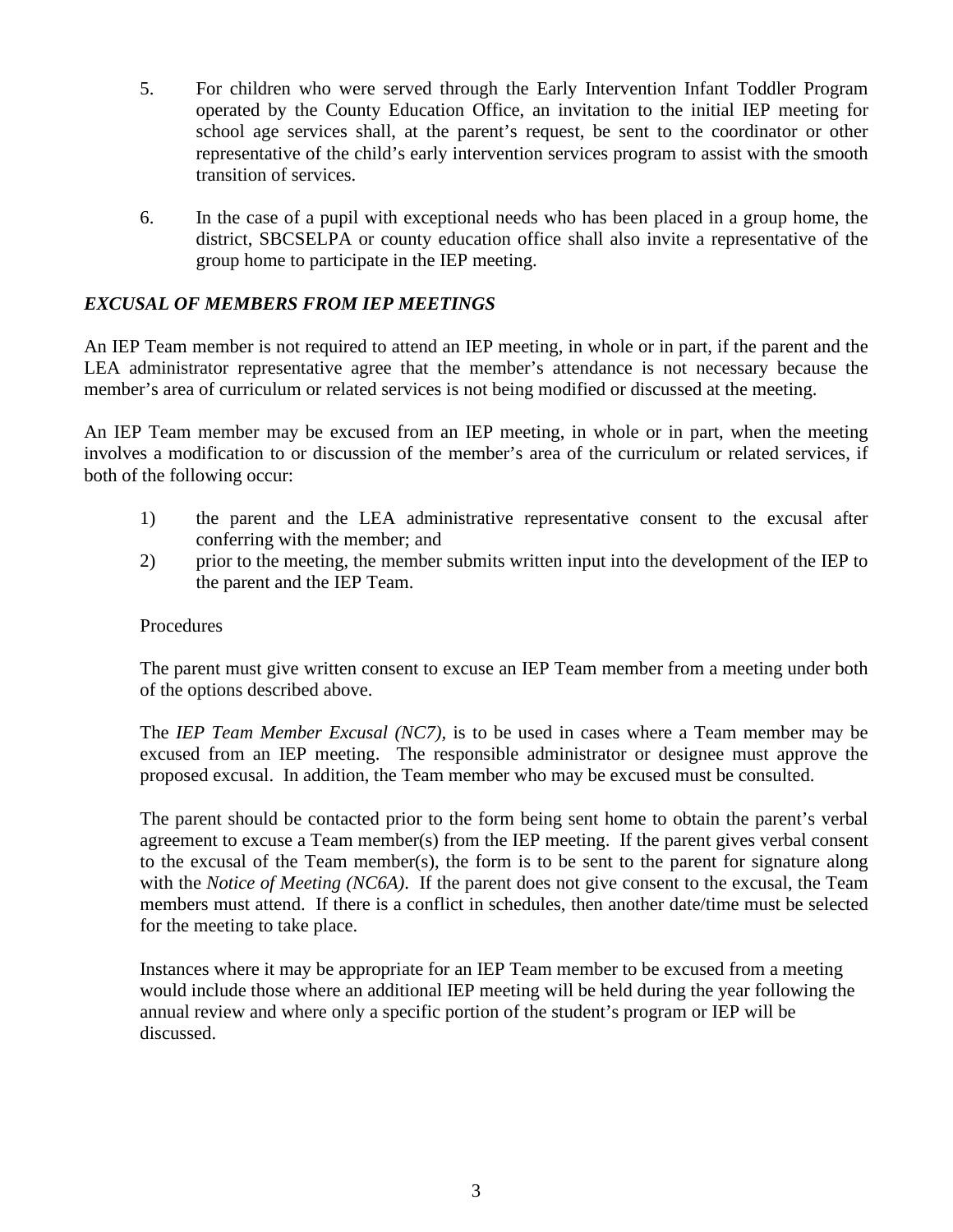### **IMPORTANT**

It is highly recommended that the IEP Team members not be excused from annual review meetings, even with parents consent. If the Team member's area of curriculum or related services will be discussed at the meeting and there is a need for the member to be excused, the Team member must submit written input prior to the meeting for use in the development of the IEP.

The responsible administrator or designee must sign and date the Excusal form prior to its being sent home for the parent's signature. If the parent does not return the signed form prior to the IEP meeting, the parent's signature approving the IEP Team member excusal should be obtained at the meeting.

### *PARENT NOTIFICATION OF IEP MEETING*

- 1. The parents should be given their written notice of the meeting early enough to ensure an opportunity to attend (10 days notice is good practice, but not mandated).
- 2. The IEP meeting shall be scheduled at a mutually agreed-upon time and place. Staff should consult with the parents to confirm an agreeable date and time for the meeting
- 3. If no parent or guardian can attend the meeting, the LEA shall use other methods to ensure parent or guardian participation, including individual or conference telephone calls.

#### **NOTE**

An IEP meeting may be held without the parent in attendance if the LEA is unable to convince the parent or guardian that he or she should attend or if LEA staff have been unsuccessful in reaching the parent/guardian. In such cases the LEA is required to maintain a record of its attempts to arrange a mutually agreed-upon time and place as follows:

- 1. Detailed records of telephone calls made or attempted and the results of those calls.
- 2. Copies of correspondence sent to the parents or guardians and any responses received.
- 3. Detailed records of visits to the home or place of employment and the results of those visits.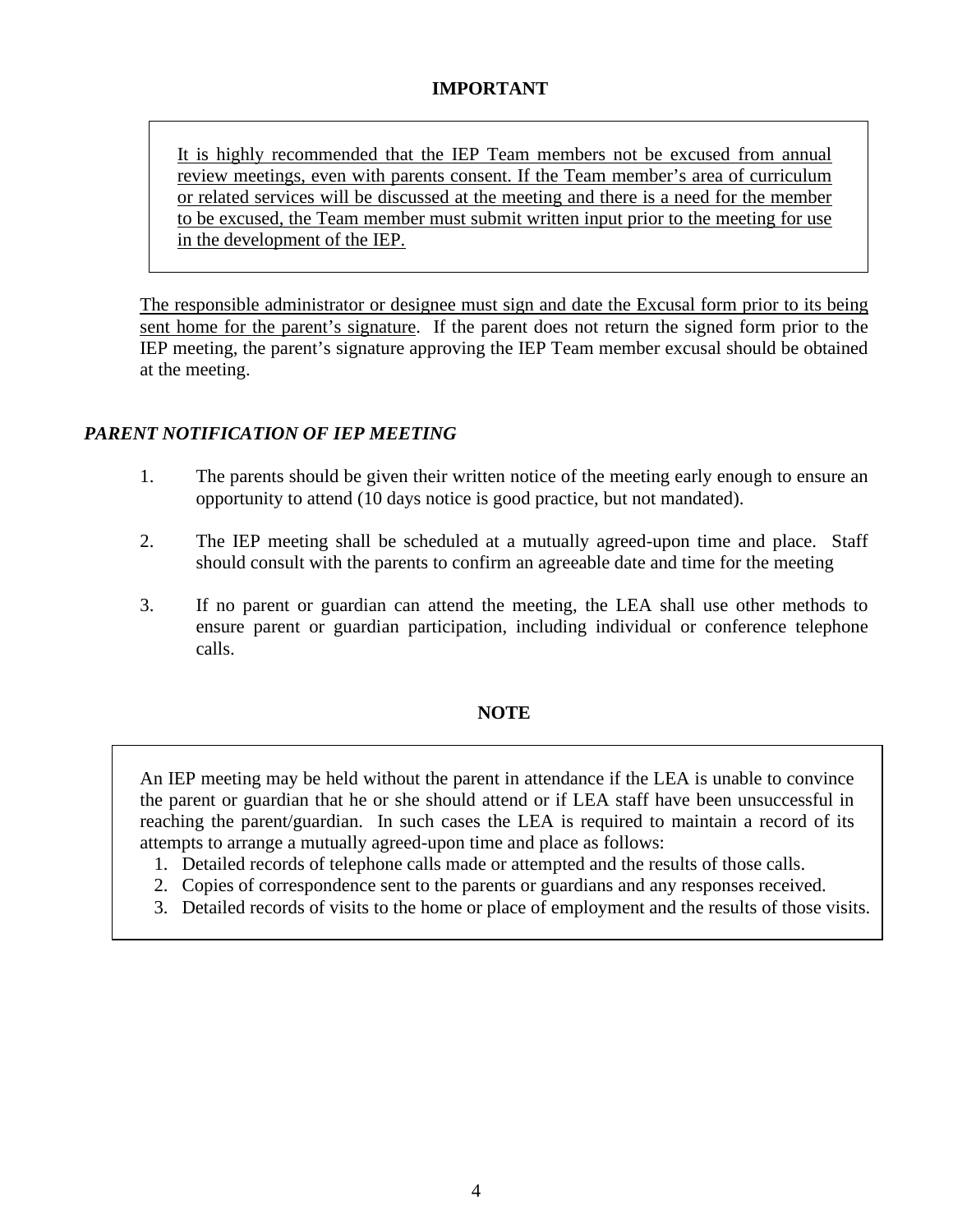### *PROVISION OF PARENTS' RIGHTS*

State and federal law now require that a copy of the procedural safeguards notice, the SELPA form, *Notice of Rights and Safeguards (NC 1)* be given to the parents of a child with a disability only one time a year, with certain exceptions as described below. For purposes of compliance with this requirement, the Parental and Adult Students' Rights should be sent to the parent annually at the same time that the IEP meeting notice is sent home for the annual review IEP meeting.

In addition to the once annual receipt of the Parents' Rights at the time of the annual review IEP, parents of children with disabilities must be given a copy of the Parents' Rights under the following circumstances:

- 1. Upon initial referral for special education
- 2. Upon parental request for assessment
- 3. Upon any reevaluation of the child (i.e. any time an assessment plan is developed and provided to the parent)
- 4. Upon the first occurrence of the filing for a due process hearing
- 5. Upon request by a parent.

Parents also should be given a copy of the SELPA form, *Notice of Rights and Safeguards (NC 1)*, any time the LEA provides prior written notice of a proposal or refusal to initiate or change the identification, evaluation, or educational placement of the child or the provision of a free appropriate public education. (See Parents' Rights document, items 32 and 33)

## *REQUIRED IEP MEETINGS*

A meeting must occur whenever:

- 1. A pupil has received an initial assessment. The team may meet when a pupil receives any subsequent assessment.
- 2. The pupil's placement or instruction, services, or both, as specified in the IEP, are to be initiated, changed, or terminated.
- 3. The pupil demonstrates a lack of anticipated of progress.
- 4. The parent or teacher requests a meeting to develop, review or revise the IEP.
- 5. At least annually, to review the pupil's progress, the IEP, including whether the pupil's annual goals are being achieved, and the appropriateness of placement, and to make any necessary revisions.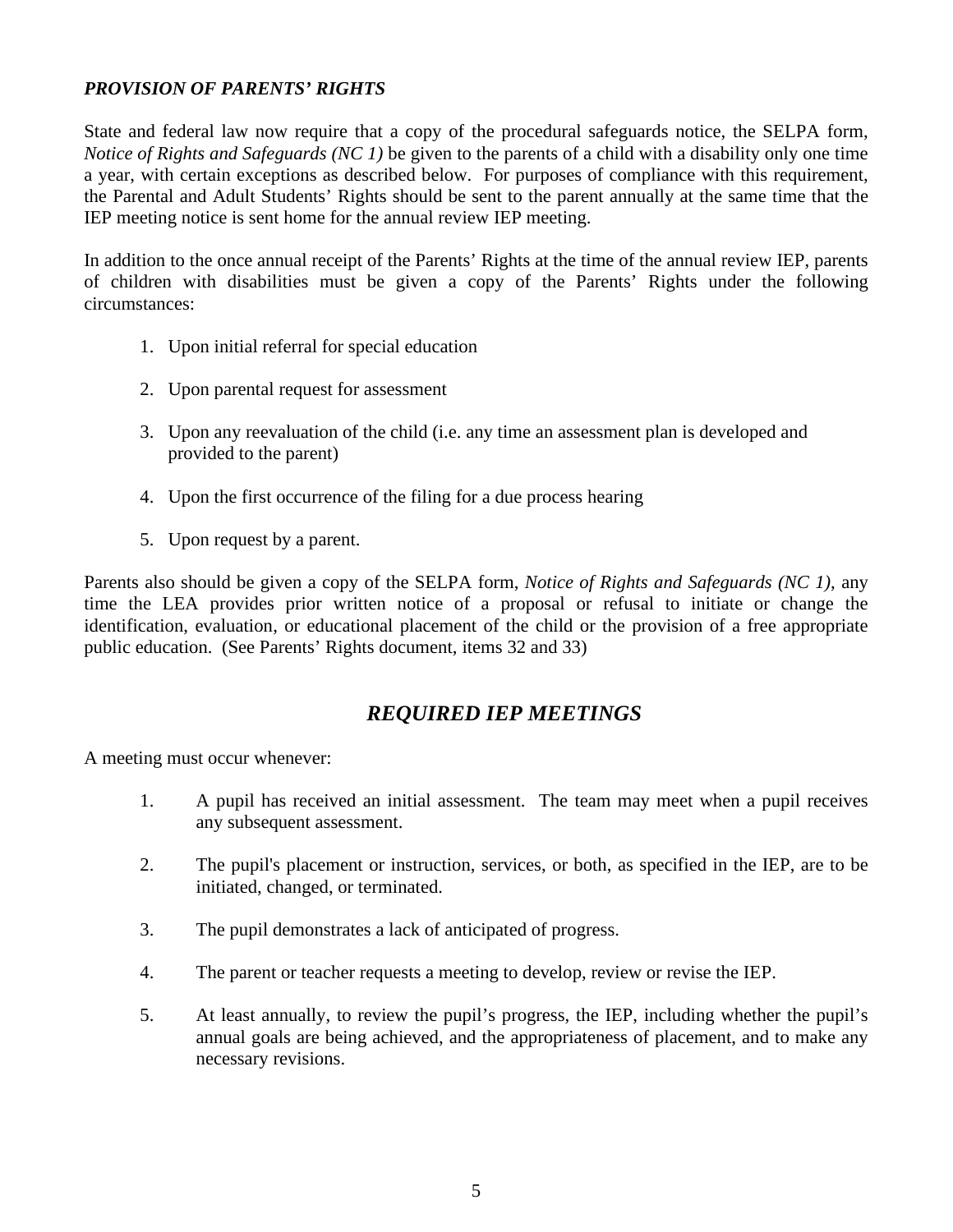### **IMPORTANT**

An IEP required as a result of an assessment shall be developed within a total time not to exceed 60 calendar days not counting days between the pupil's regular school sessions, terms, or days of school vacation in excess of five school days, from the date of receipt of the parent's written consent for assessment, unless the parent agrees, in writing, to an extension. If a referral has been made 30 days or less prior to the end of the regular school year, the IEP shall be developed within 30 days after the start of the subsequent regular school year. In the case of pupil school vacations, the 60-day time shall recommence on the date that pupil school days reconvene. (EC 56344)

#### **NOTE**

A meeting of the IEP Team, requested by the parent to review an individualized education program, shall be held within 30 days, not counting days in July and August, from the date of receipt of parents' written request. If the parent makes an oral request, the district shall notify the parent of the need for a written request and the procedure for filing a written request. EC 56343.5

# *BASIC FUNCTIONS OF IEP TEAMS*

IEP Teams are responsible for:

- 1. Reviewing assessment results.
- 2. Determining eligibility.
- 3. Determining the content of the IEP.
- 4. Making program placement recommendations.
- 5. Considering transportation needs.

#### *TYPES OF IEP TEAMS*

The composition of the IEP Team will vary depending on whether it is a site, district, or regional team.

- 1. School Site IEP Teams: Are responsible for developing, reviewing, and revising IEP's for students receiving services at their school site only.
- 2. District Level IEP Teams: Are responsible for developing, reviewing, and revising IEP's for students who may be recommended for a district program at a location other than the student's neighborhood school.
- 3. Regional IEP Teams*:* Are responsible for developing, reviewing and revising IEPs for students who are enrolled in, or who may receive services in, regional classes. These teams must include a representative from the operator of the regional program.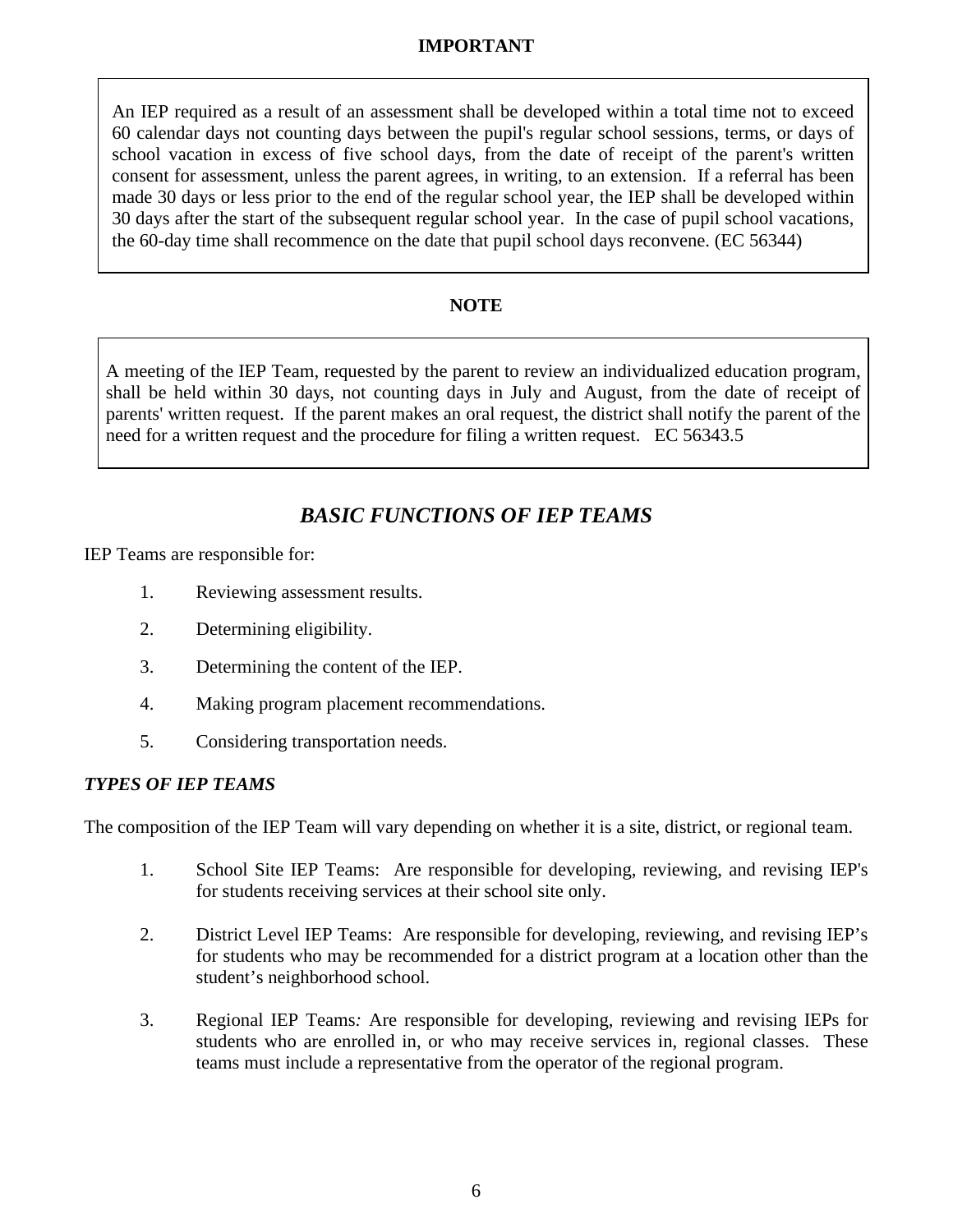# *THE CONTENT OF AN IEP*

- 1. When developing each pupil's IEP, the IEP Team shall consider the following:
	- a. The strengths of the pupil.
	- b. The concerns of the parents or guardians for enhancing the education of the pupil.
	- c. The results of the initial assessment or most recent assessment of the pupil.
- 2. The IEP Team shall do the following:
	- a. In the case of a pupil whose behavior impedes his or her learning or that of others, consider the use of positive behavioral interventions and supports, and other strategies, to address that behavior.
	- b. In the case of a pupil with limited-English proficiency, consider the language needs of the pupil as those needs relate to the pupil's individualized education program.
	- c. In the case of a pupil who is blind or visually impaired, provide for instruction in Braille, and the use of Braille, unless the individualized education program team determines, after an assessment of the pupil's reading and writing skills, needs, and appropriate reading and writing media, including an assessment of the pupil's future needs for instruction in Braille or the use of Braille is not appropriate for the pupil.
	- d. Consider the communication needs of the pupil, and in the case of a pupil who is deaf or hard of hearing, consider the pupil's language and communication needs, opportunities for direct communications with peers and professional personnel in the pupil's language and communication mode, academic level, and full range of needs, including opportunities for direct instruction in the pupil's language and communication mode. (Use SELPA form, *Statement of Program Components for Pupils who are Deaf and Hard of Hearing* (SELPA12), for student who are deaf or hard of hearing).
	- e. Consider whether the pupil requires assistive technology devices and services.
- 3. If, in considering the special factors described in subdivisions 1 and 2, the IEP Team determines that a pupil needs a particular device or service, including an intervention, accommodation, or other program modifications, in order for the pupil to receive a free appropriate public education, the IEP Team shall include a statement to that effect in the pupil's IEP.
- 4. The IEP Team shall review the pupil's individualized education program periodically, but not less frequently than annually, to determine whether the annual goals for the pupil are being achieved, and revise the individualized education program, as appropriate, to address among other matters the following:
	- a. Lack of expected progress toward the annual goals and in the general curriculum, where appropriate.
	- b. The results of any reassessment conducted.
	- c. Information about the pupil provided to, or by, the parents or guardians.
	- d. The pupil's anticipated needs.
	- e. Any other relevant matter.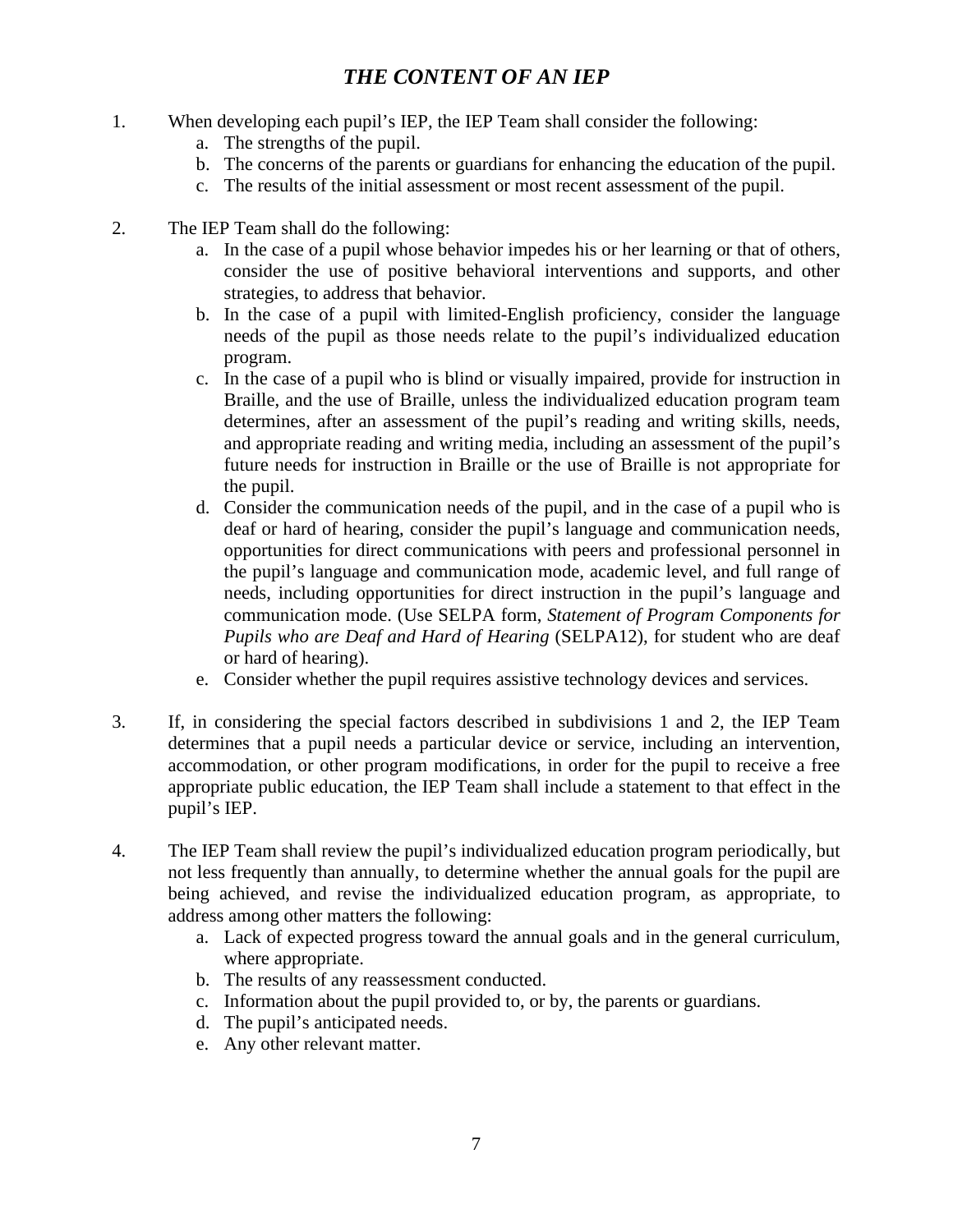#### The IEP is a written statement developed by an IEP Team that includes the following:

- 1. A statement of the individual's present level of academic achievement and functional performance, including the following:
	- a. The manner in which the disability of the individual affects his or her involvement and progress in the general education curriculum.
	- b. For preschool children, as appropriate, the manner in which the disability affects his or her participation in appropriate activities.
	- c. For individuals with exceptional needs who take alternate assessments aligned to alternate achievement standards, a description of benchmarks or short-term objectives.
- 2. A statement of measurable annual goals, including academic and functional goals, designed to do the following:
	- a. Meet the individual's needs that result from the individual's disability to enable the pupil to be involved in and make progress in the general curriculum.
	- b. Meet each of the pupil's other educational needs that result from the individual's disability.
- 3. A description of the manner in which the progress of the pupil toward meeting the annual goals described in paragraph (2) will be measured and when periodic reports on the progress the pupil is making toward meeting the annual goals, such as through the use of quarterly or other periodic reports, concurrent with the issuance of report cards will be provided.
- 4. A statement of the special education and related services and supplementary aids and services, based on peer-reviewed research to the extent practicable, to be provided to the pupil, or on behalf of the pupil, and a statement of the program modifications or supports for school personnel that will be provided to the pupil to do the following:
	- a. To advance appropriately toward attaining the annual goals.
	- b. To be involved in and make progress in the general education curriculum in accordance with paragraph (1) and to participate in extracurricular and other nonacademic activities.
	- c. To be educated and participate with other individuals with exceptional needs and nondisabled pupils.
- 5. An explanation of the extent, if any, to which the pupil will not participate with nondisabled pupils in the regular class and in the activities described in subparagraph (c) of paragraph (4).
- 6. A statement of any individual appropriate accommodations which are necessary to measure the academic achievement and functional performance of the pupil on state and district-wide assessments.
	- a. If the individualized education program team determines that the pupil shall take an alternate assessment on a particular state or district-wide assessment of pupil achievement, a statement of the following: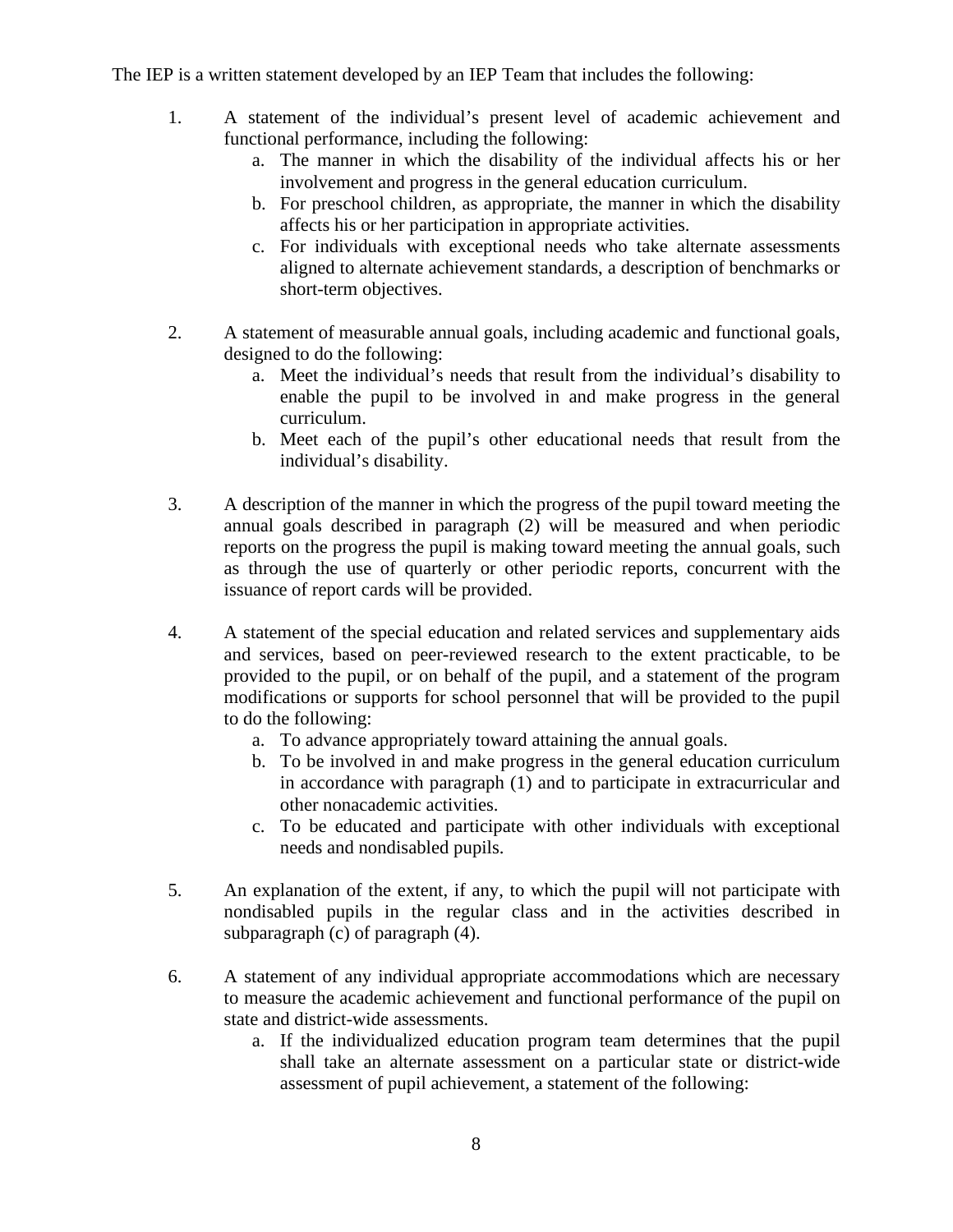(i) The reason why the pupil cannot participate in the regular assessment.

- (ii) The reason why the particular alternate assessment selected is appropriate for the pupil.
- 7. The projected date for the beginning of the services and modifications described in paragraph (4), and the anticipated frequency, location, and duration of those services and modifications.
- 8. Beginning not later than the first individualized education program to be in effect when the pupil is 16 years of age, and updated annually thereafter, the following shall be included:
	- a. Appropriate measurable postsecondary goals based upon age-appropriate transition assessments related to training, education, employment, and where appropriate, independent living skills.
	- b. The transition services, including courses of study, needed to assist the pupil in reaching those goals.

When appropriate, the IEP shall also include but not be limited to all, of the following:

- 1. For pupils in grades 7 to 12, inclusive, any alternative means and modes necessary for the pupil to complete the district's prescribed course of study and to meet or exceed proficiency standards for graduation.
- 2. For individuals whose native language is other than English, linguistically appropriate goals, objectives, programs, and services.
- 3. Extended school year services, when needed, as determined by the IEP Team on an individual basis for the provision of a free appropriate public education.
- 4. Provision for the transition into the regular class program if the pupil is to be transferred from a special class or center, or nonpublic, nonsectarian school into a regular class in a public school for any part of the school day including the following:
	- a. A description of the activities provided to integrate the pupil into the regular education program. The description shall indicate the nature of each activity, and the time spent on the activity each day or week.
	- b. A description of the activities provided to support the transition of pupils from the special education program into the regular education program.
- 5. For pupils with low incidence disabilities, specialized services, materials, and equipment, consistent with guidelines established pursuant to Section 56136 (Education Code).
- 6. Beginning not later than one year before the pupil reaches the age 18, a statement that the pupil has been informed of the pupil's rights under this part, if any, that will transfer to the pupil upon reaching the age of 18 pursuant to Section 56041.5.
- 7. Type of physical education (regular, modified, specially designed, or adapted).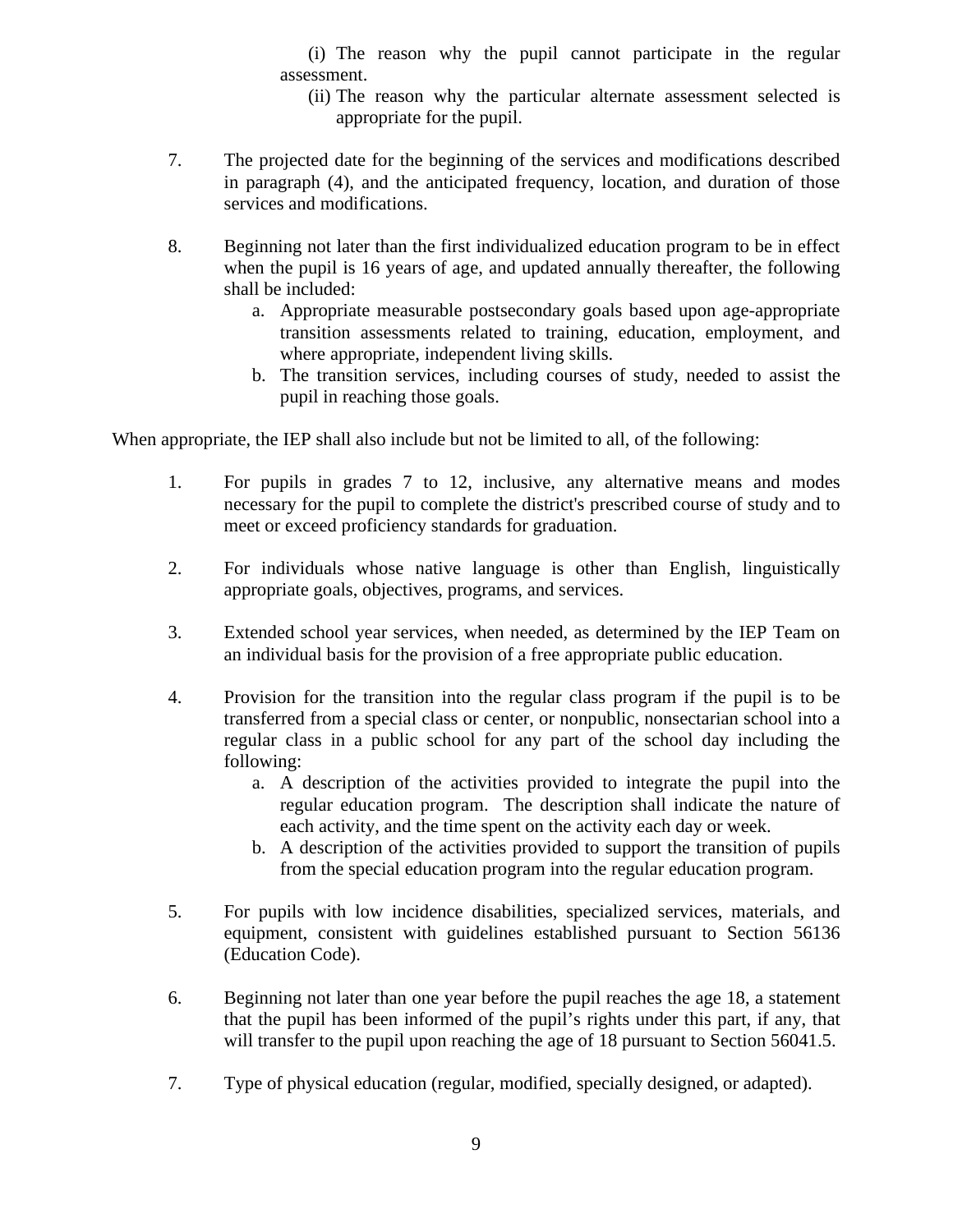- 8. Support Plan for Behavior Interfering with Learning of Student or Peers.
- 9. Behavior Intervention Plan for pupils with serious behavior problems for which other instructional/behavioral approaches in the student's IEP have been ineffective.
- 10. Transportation services.

#### **NOTE**

The completed IEP must show a direct relationship among the assessment information, present levels of performance, the goals and objectives aligned to state standards and the specific services to be provided.

### **IMPORTANT**

A single IEP is to be developed for each individual with exceptional needs that specifies all of the services that the pupil receives, including both special education and DIS.

The individualized education program team is not required to include information under one component of a pupil's individualized education program that is already contained under another component of the individualized education program.

The parent shall be given a copy of the completed IEP.

#### **IMPORTANT**

The local education agencies of the SELPA are responsible for providing all the programs and services written in the IEP. They are also responsible for revising and updating the IEP annually or more often if the student is demonstrating a lack of progress towards meeting the goals.

While each LEA is required to make a good faith effort to assist each individual with exceptional needs to achieve the goals/objectives listed in the child's IEP, it must be understood, that the IEP is not a contract which guarantees that the student will meet or exceed the growth projected in the pupil's IEP.

Right to Audiotape IEP Meetings

The parent or guardian, or local educational agency shall have the right to record electronically the proceedings of IEP Team meetings on a recording device. The parent or guardian, or local educational agency shall notify the members of the IEP Team of their intent to record a meeting at least 24 hours prior to the meeting. If the local educational agency initiates the notice of intent to audiotape record a meeting and the parent or guardian objects or refuses to attend the meeting because it will be recorded the meeting shall not be recorded on recording device.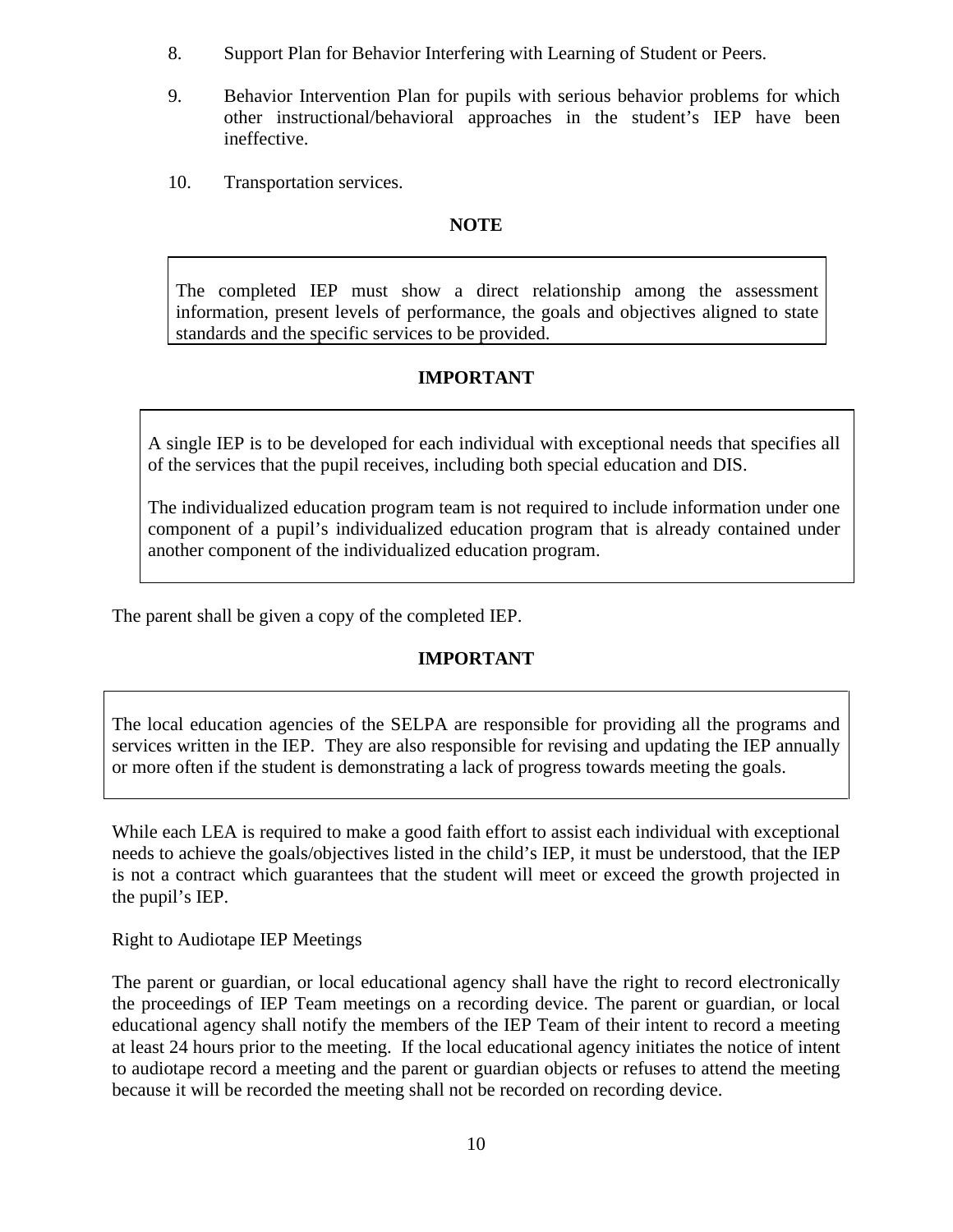Parent Consent for Special Education Services

- 1. Local education agencies that are responsible for providing special education services to students with disabilities must seek to obtain informed written consent from the parent before providing initial special education and related services to a child. If the parent refuses to consent to the initiation of services, the local education agency shall not provide special education and related services to the child. In such cases, the local education agency must continue to serve the child as a regular education student.
- 2. If the parent or guardian of a child who has previously been provided with special education services refuses all services in the IEP after having consented to those services in the past, the local education agency shall file a request for due process.
- 3. If the parent consents in writing to the receipt of special education and related services for the child but does not consent to all of the components of the IEP, those components of the program to which the parent has consented shall be implemented so as not to delay providing instruction and services to the child.
- 4. If the local education agency determines that the proposed special education program component to which the parent does not consent is necessary to provide a free appropriate public education to the child, a due process hearing shall be initiated. While a resolution session, mediation conference, or due process hearing is pending, the child shall remain in his or her current placement, unless the parent and the local education agency agree otherwise.

### **NOTE**

Each district, special education local plan area, or county office shall, prior to the placement of the individual with exceptional needs, ensure that the regular education teacher, or teachers, the special education teacher or teachers, and other persons who provide special education, related services, or both to the individual with exceptional needs, shall be knowledgeable of the content of the individualized education program.

A copy of each individualized education program shall be maintained at each school site where the pupil is enrolled. Service providers from other agencies who provide instruction or a related service to the individual off the school site shall be provided a copy of the individualized education program. All individualized education programs shall be maintained in accordance with state and federal pupil record confidentiality laws. (EC 56347)

### Rights Related to Parental Notice

Both state and federal law require that parents be provided with prior written notice whenever an LEA proposes to initiate or change or refuses to initiate or change the identification, evaluation, or educational placement of a child with a disability or the provision of a free appropriate public education. This notice must be provided in the parent's native language unless it clearly is not feasible to do so.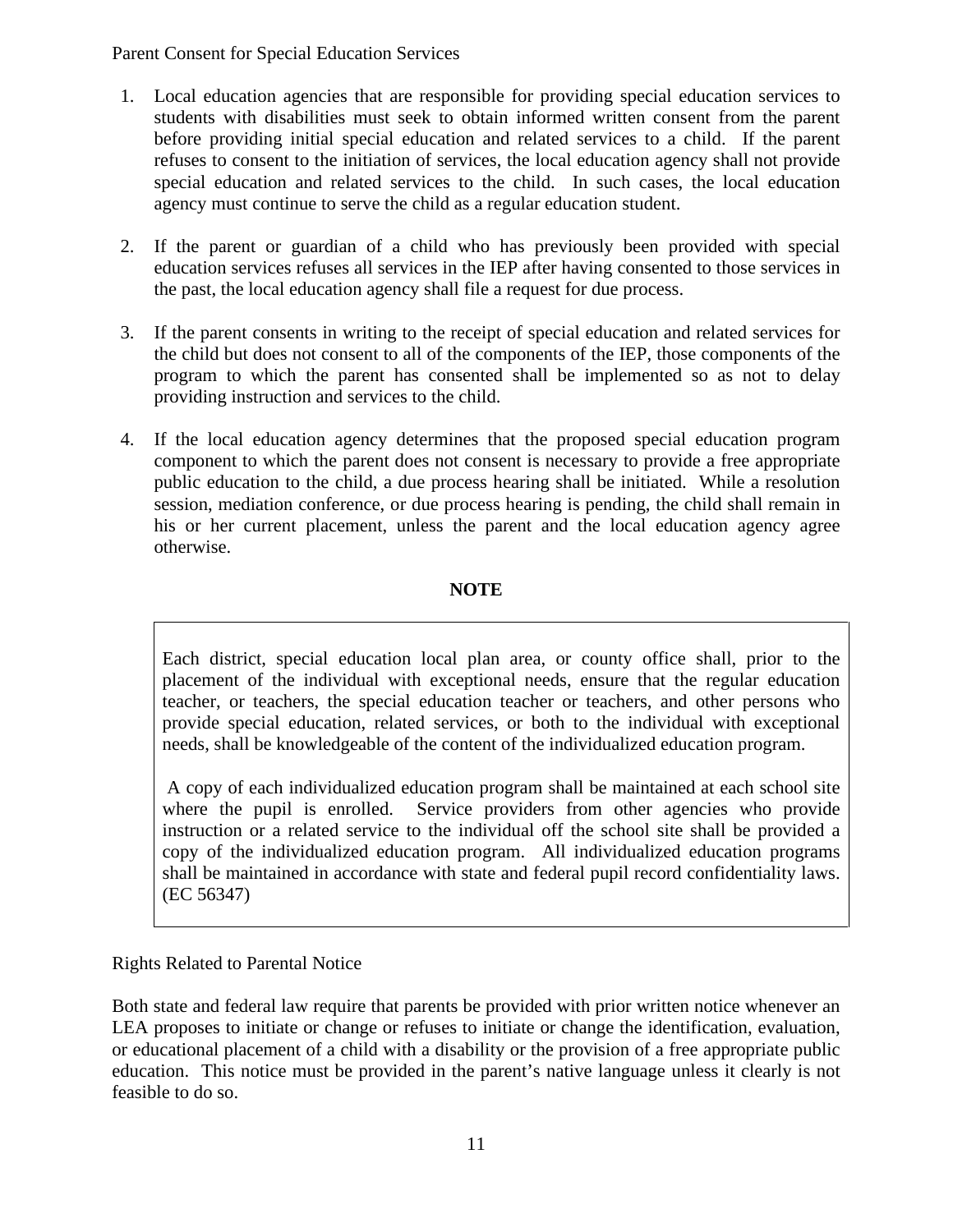The notice must include the following information:

- 1. A description of the action proposed or refused by the LEA;
- 2. An explanation of why the agency proposes or refuses to take the action and a description of each evaluation procedure, assessment, record, or report the agency used as a basis for the proposed or refused action;
- 3. A statement that the parents of the child with a disability have protection under the procedural safeguards of the IDEA and, if this notice is not an initial referral for evaluation, the means by which a copy of a description of the procedural safeguards can be obtained;
- 4. Sources for parents to contact to obtain assistance in understanding the provisions of the IDEA;
- 5. A description of other options considered by the IEP Team and the reasons why those options were rejected; and
- 6. A description of the factors that are relevant to the agency's proposal or refusal.

The requirement to provide the written notice must be implemented in cases where there is disagreement between the parent and the IEP Team regarding the services that a child should receive. If such a disagreement occurs, the IEP administrative designee is responsible to contact the LEA special education administrator regarding the need to provide the parent with written parental notice as described above.

Notice of Graduation with a Regular Diploma

Local education agencies that serve high school age students are required by both state and federal law to provide prior written notice to parents or guardians of students with disabilities that their child will be graduating from high school with a regular high school diploma. This prior written notice must be provided a reasonable time before the student is scheduled to receive his or her diploma. The Supplemental IEP form, *Notice of Graduation with a Regular High School Diploma* (SUPP36), should be used to provide this parental notice.

Summary of Pupil's Academic Achievement and Functional Performance

When a student's eligibility for special education services will terminate either due to graduation from secondary school with a regular high school diploma, or due to exceeding the age eligibility to receive special education, the local education agency is required to provide the pupil with a summary of the pupil's academic achievement and functional performance, which must include recommendations in assisting the pupil in meeting his or her postsecondary educational goals. Local education agencies that serve high school age students should use Supplemental IEP form, *Summary of the Student's Academic Achievement and Functional Performance* (SUPP27), Pages 1 and 2 to meet this requirement. These forms should be completed by the special education staff who have provided services to the student in his or her most current special education placement. It is recommended that the forms be sent home to the student and his/her parents near the end of the last quarter that the student is enrolled in school.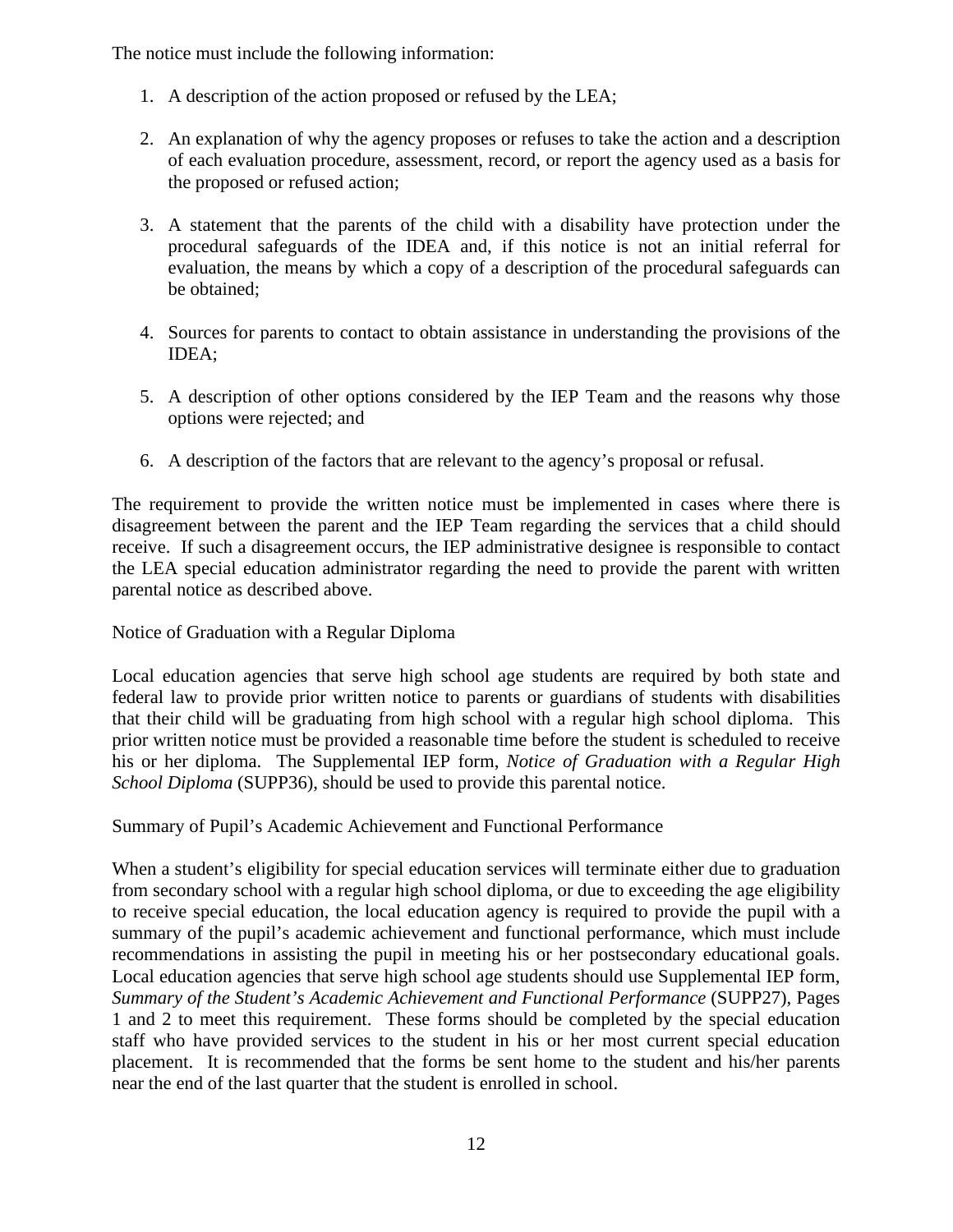# *THE LAW AND REVIEW*

Section 56380. (a) of the California Education Code requires each local education agency of the SELPA to maintain procedures to ensure that the IEP Team:

- 1. Reviews the pupil's IEP periodically, but not less frequently than annually, to determine whether the annual goals for the pupil are being achieved, and
- 2. Revises the IEP as appropriate to address, among other matters any lack of expected progress toward the annual goals and in the general curriculum, where appropriate and the results of any reassessment conducted.

# *WHEN REVIEWS MUST BE CONDUCTED*

As indicated in the statement above, a student's IEP must be reviewed at least once a year. There are other instances, however, which also call for a review.

### *REQUESTED REVIEW***:**

Parents are notified annually, through the parent's rights form, of their right to request a review of their child's IEP. Reviews may also be requested at any time by:

- 1. School personnel (including regular class teachers who have integrated students)
- 2. Other public agencies involved with the student
- 3. The student, when appropriate.

### **IMPORTANT**

A meeting of the IEP Team requested by a parent must be held within 30 calendar days, not counting days in July and August, from the date of receipt of a parent's written request. If the parent makes an oral request, the school district shall notify the parent of the need for a written request and the procedure for filing a written request.

# *CONDUCTING A REVIEW*

#### *WHAT IS THE PURPOSE OF A REVIEW?*

- 1. To assess a student's progress toward the successful achievement of goals and, where appropriate, objectives specified in his or her IEP.
- 2. To determine the appropriateness of a student's placement in terms of:
	- a. How it is meeting his or her needs
	- b. Whether or not it is the least restrictive.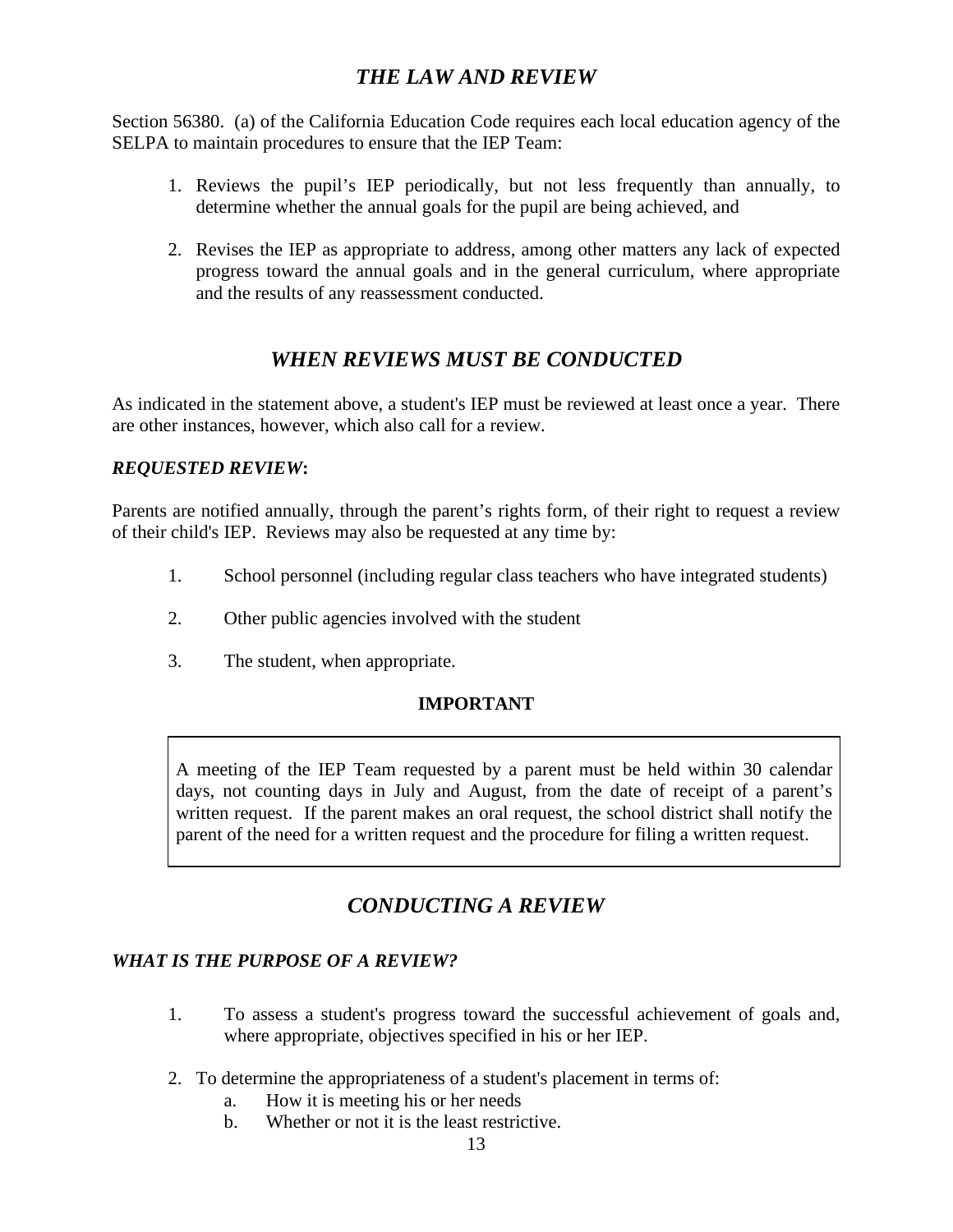- 3. To make recommendations for a change in placement or services and/or additional assessment.
- 4. To communicate to the parent the effectiveness of the IEP and to receive from the parent any ideas which might help improve it.

For the Annual Review IEP, the current IEP should be brought to the review meeting conducted by the IEP Team. Progress on each goal and objective must be documented on the previous IEP. If the student is to be continued in a special education placement or service, a new IEP must be completed.

#### *WHO IS RESPONSIBLE FOR CONDUCTING THE REVIEW?*

The chairperson of the IEP Team is responsible for seeing that all required reviews are conducted.

Annual and Requested Reviews must be conducted by at least the minimum required membership of the IEP Team, including the parent and the regular education teacher, if the student is, or may be, participating in the regular education environment.

#### **IMPORTANT**

Annual Reviews for students moving between districts or major grade levels, e.g., elementary to junior high school, should have representation from both the transferring and receiving schools and/or districts.

### *WHAT ABOUT INVOLVEMENT OF OTHER PUBLIC AGENCIES AND NON-PUBLIC SCHOOLS?*

If a special education student is receiving services through an IEP from another public agency (i.e., California Children Services or Department of Mental Health), representatives from the agency must be invited to participate in the annual and requested review meetings. If a child has been placed in a non-public school, non-public school personnel *must* be involved in the child's IEP.

#### **IMPORTANT**

The finalized version of each IEP must be completed at the IEP Team meeting and not before. A draft version of suggested goals, and objectives where appropriate, may be presented, as long as parents understand that it is only a draft and that they have every opportunity to give input and to alter the suggested goals/objectives.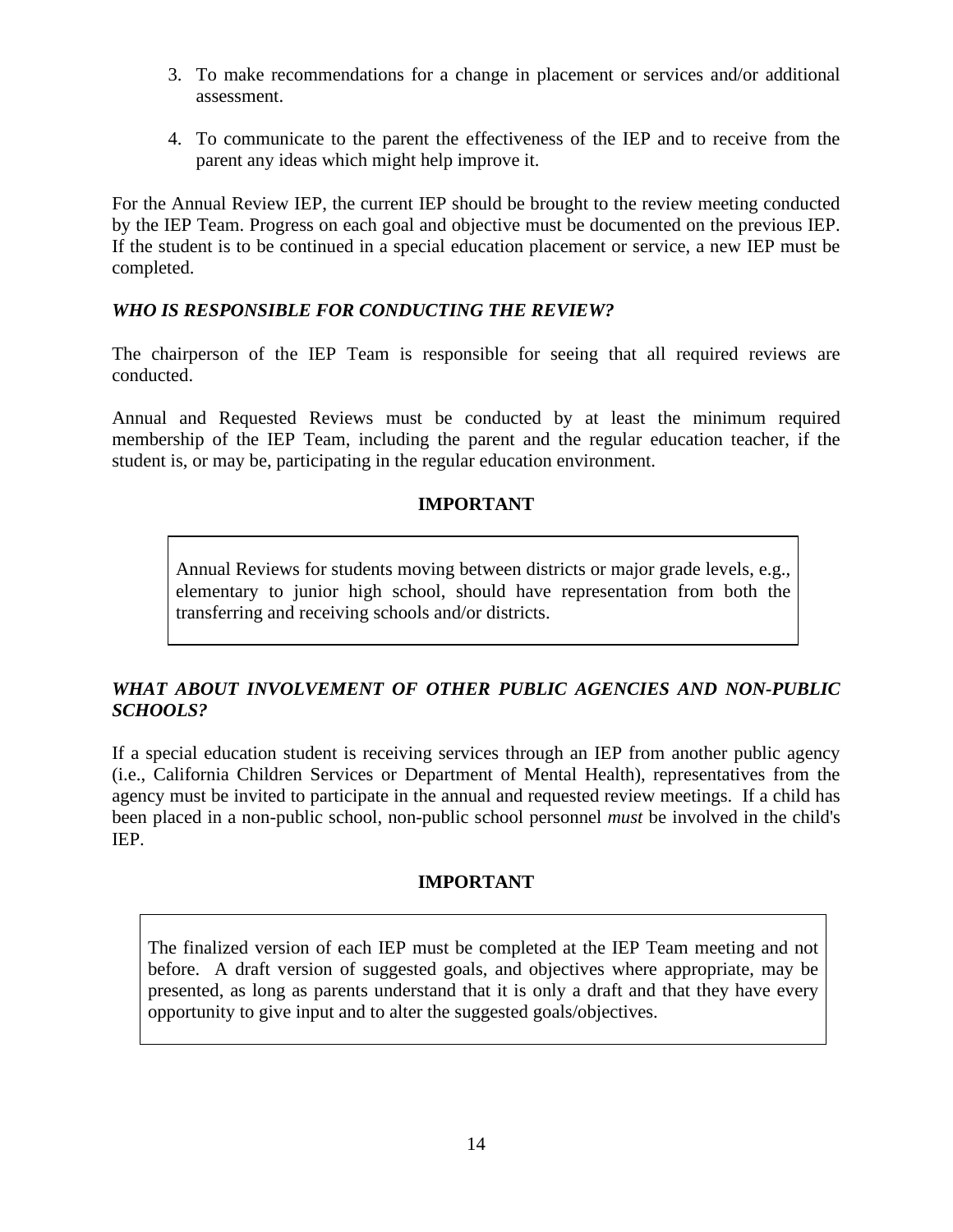## **WHAT FORMS SHOULD BE USED**

The following forms should be used during the Instructional Planning and IEP Development phase:

- NC 1 Notice of Rights and Safeguard (mailed home with SIRAS Notice of Meeting form for the annual review IEP)  $(E & S)$
- NC6A Notice of Meeting. This form is used to inform the parents that the IEP Team (of which they are a member) intends to meet to discuss assessment results and/or probable changes in their child's IEP and to invite them to attend. It also allows the parents to inform other members of the IEP Team as to whether or not they will attend, or will send a representative or bring one with them. This form is the major piece of documentation the team must have to show, if the parents do not attend the meeting, that attempts were made to involve them.
- IEP: Individualized Education Plan (E & S) These forms are used to develop the pupil's Individualized Education Program. All components must be completed in order to meet all legal IEP requirements.
- NC 7 **IEP Team Member Excusal**
- IEP 6D Postsecondary Transition Plan (E & S) This form is used to develop a Transition Plan for each pupil enrolled in special education beginning no later than the pupil's 16th birthday. The Transition Plan becomes part of the pupil's IEP and is reviewed annually.
- IEP 2 IEP Eligibility and (IEP 2C) SLD Eligibility (E  $&$  S) This form is used by the IEP Team for initial and triennial evaluations to document whether a pupil meets standardized criteria to be identified as having a specific learning disability. This form is to be attached to, and become part of, the pupil's IEP.
- IEP 2 IEP Eligibility and (IEP 2C) SLD Eligibility (E  $&$  S) This form is completed and attached to the (IEP 2) form to document a specific learning disability when a severe discrepancy between ability and achievement was not obtained using standardized tests.
- IEP 6G, 6G-1 Behavior Intervention Plan (E & S) This form is used to document the teaching strategies, environmental structure and supports and reinforcement procedures needed to implement a plan of interventions for students:
	- who exhibit behavior that impedes his or her learning or that of others; or
	- who are subject to the disciplinary provisions of the IDEA (see Chapter 10)

This form will become part of the student's IEP when used.